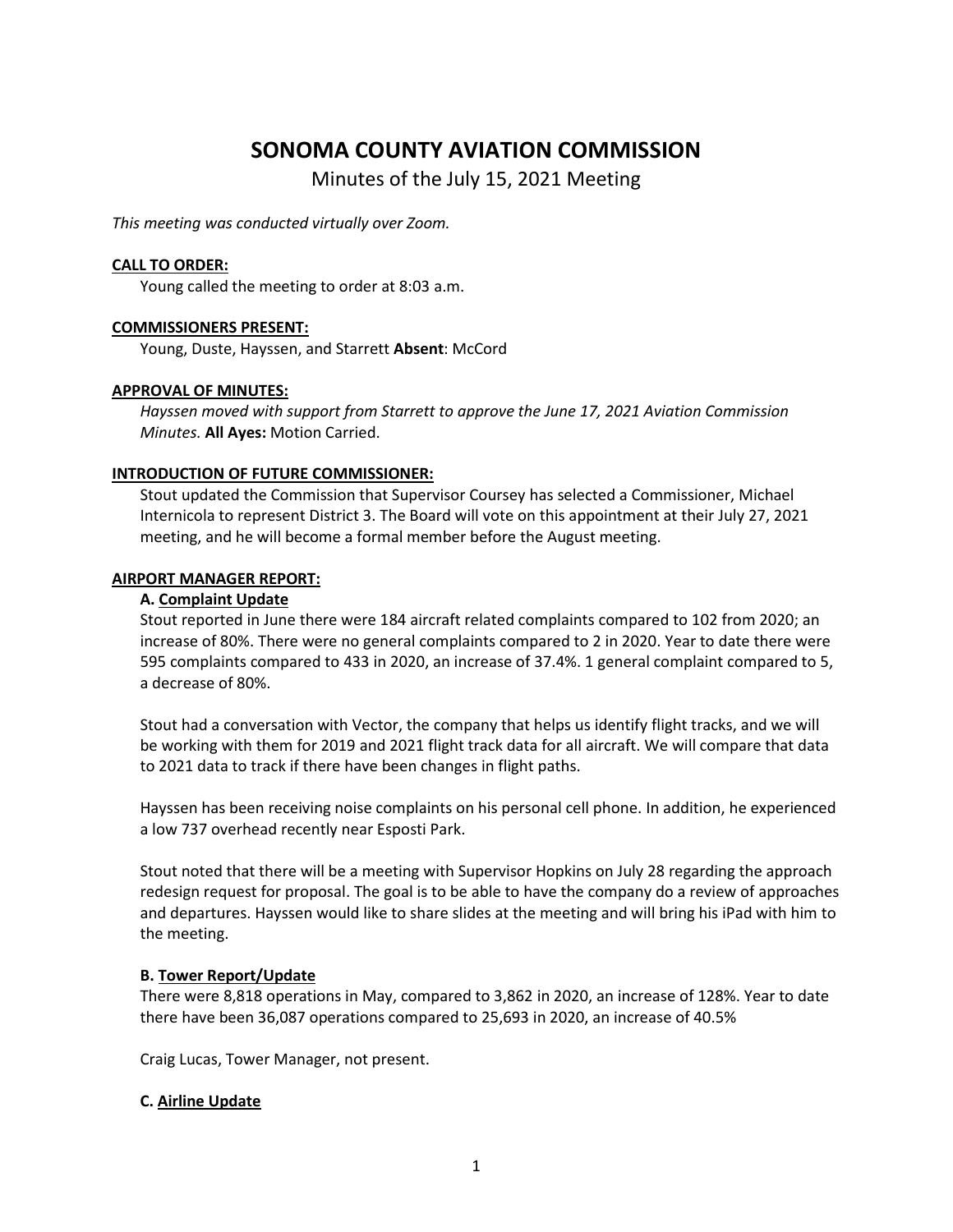In June, there were 41,798 passengers compared to 7,853 in 2020, a 432% increase and 45,822 in 2019. Year to date there have been 126,722 passengers compared 106,878 in 2020, an increase of 18.6%.

United has pushed the return of Denver service to the end of October. Others are adjusting their schedules downward based on projections and now showing 17 flights per day in September. Avelo will be starting service to Las Vegas on September 18, and they will be flying 4 times a week with an introductory rate of \$39.

Duste asked for confirmation that we move to a new security category when we reach 500,000 passengers in a year. Stout confirmed that is the case and that the Airport has been implementing changes to prepare for this status change. We are limited to 21 departures a day, so all departures are allocated to current carriers.

# **D. Projects Update**

- **Terminal Improvement**: The project is on track. The Contractor is starting Phase 2 in the next few weeks. The new bag makeup room is nearing completion. We are changing the walkways so that instead of walking through the turnstile by the restaurant patio, they will be walking through the turnstile on the south edge of the sprung structure. We expect this to be implemented by the end of July. New ticket counters have started construction and should be completed by the third week of August. At that point we would transition American Airlines and United out of the ticketing modular into the lobby, transition Avelo to their final location, and construct the new counters for Alaska. This should be completed by September. We will then move the rental cars to the modular facility where American and United are located. Stout noted that we are working on additional enhancements, including a covered walkway for the west side, repaving in front of the terminal, repaving the sidewalks, and coordinating with TSA to become an innovation checkpoint, which automates the process of moving security bins. We expect the checkpoint to open in July 2022.
- **Solar Panel Installation**: We have received approval from the FAA to start construction. We expect construction to begin the second week of August. We will be closing long term parking lot B for boring for the piers the second week of August. Once the holes are in place we will open half the lot while canopies are constructed. From there they will work in two rows at a time, and it is expected that the project will be commissioned by Q1 2022.
- **Backup Generator for Terminal**: Generator has been ordered and will be delivered in October, so we will miss most of the PSPS issues this year, but expect it to be operational by next year.
- **Consolidated Rental Car Facility:** We are continuing to make progress. Working with Conrac Solutions to do feasibility, environmental, and financial studies. By the end of the year we will go from a rental car facility charge per transaction rate to a daily rate to help pay for the program going forward.
- **Paving of EAA Driveway from Windsor Road to Airport Gate:** Wrapping up the bid documents and want this done before rain season this year.
- **Removal of Eucalyptus trees:** Wrapping up a bid proposal to remove Eucalyptus trees from the south area of the Airport.
- **Property Acquisition:** We successfully completed a property acquisition (for approach protection), on May 28th. Parcel is near Shiloh and Windsor Roads. We are working with Council to potentially use the property for employee housing.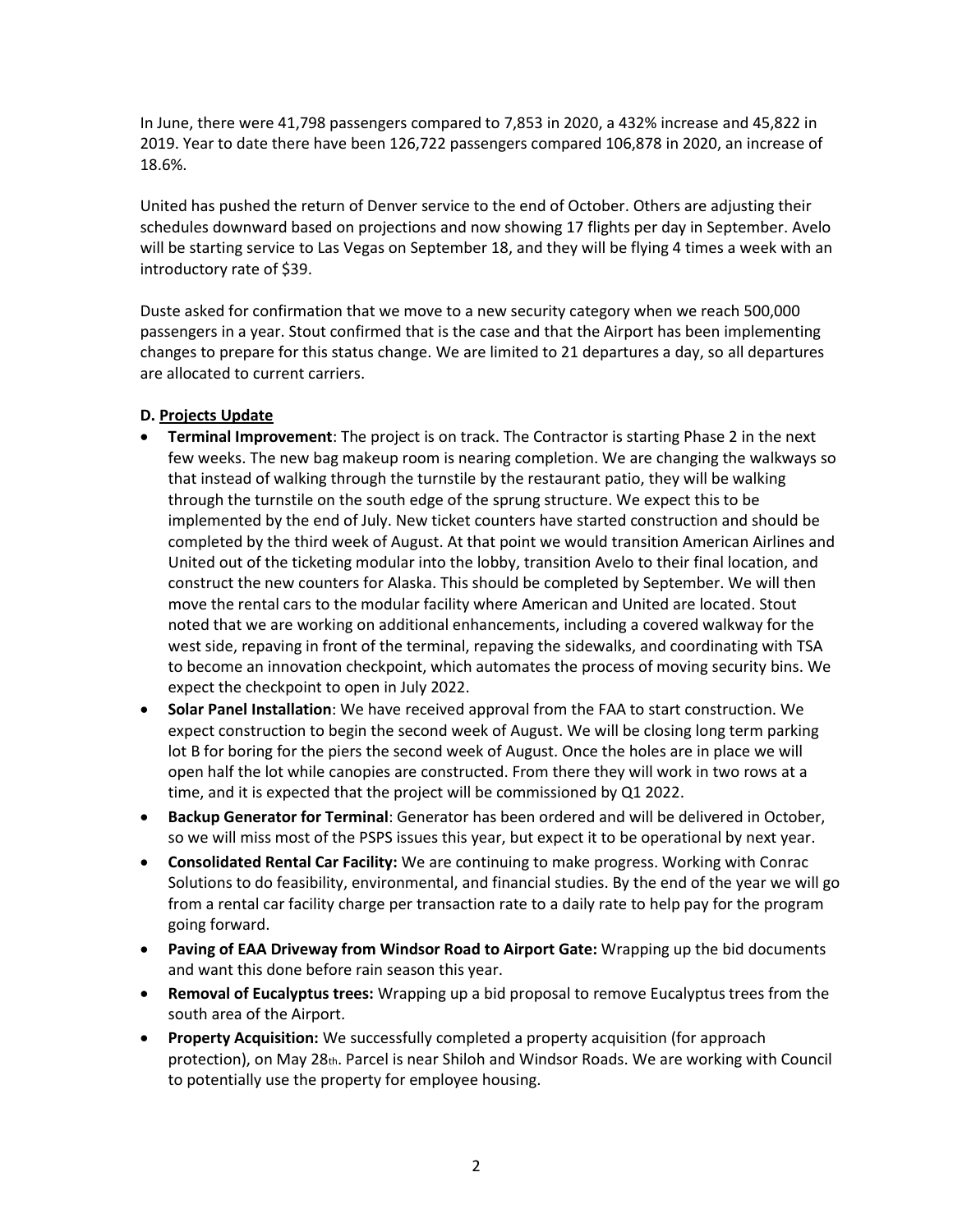- **Airline Ramp Rehabilitation:** Board approved an Airline Ramp Rehabilitation design contract. Two parking spots were repaved in 2015. Two remaining spots on the Airline Apron are still in 1960's asphalt. We anticipate this construction to take place in summer 2023.
- **Taxiway A Rehabilitation:** Design contract approved for work south of A3 to repair cracking and aging asphalt. Working for next summer to do a 2.5-3" overlay of Taxiway A. Minor excavation will be needed.
- **Fence upgrades:** Some fencing is in need of upgrading and areas remain to be fenced, and we are working with Permit Sonoma to finalize the CEQA document. FAA has approved our NEPA document. We are working towards next summer for construction.
- **Pavement Preservation Studies:** We received an FAA grant for update to our pavement Preservation studies (Pavement Condition Index Report). Every 10 years we must perform a pavement index condition study. This project should be completed by Q2 2022.

Hayssen asked about the plan for opening of Prop Jet. Stout confirmed that they are working on a parking location with a bridge for pedestrian access and the move in September.

Starrett expressed interest in doing a walkthrough of the new terminal projects. Stout offered to arrange tours limited to three Commission members at a time.

# **E. Runway Safety Action Team (RSAT) Update**

The RSAT will be meeting July 19 from 9-11 AM over Zoom. Hayssen will be attending this meeting. No progress yet on projects from last year. If there are changes to what has been submitted, Stout will provide updates to Commissioners for feedback.

# **F. Sheriff's Garden/Jail Facilities**

The Airport has control over the garden area and working with the SAC Crew on brush cleanup and removing sheds. Part of the Sheriff's Garden area will be part of the future consolidated rental car facility.

# **G. COVID-19 Update**

The FAA is processing the third round of COVID relief, which was passed in March, and we expect that to arrive in the next few weeks.

# **H. Job Fair**

We are hearing from our partners on the Airport (both businesses and contractors) hiring is extremely difficult. The Airport will be hosting a job fair on July 20 from 3-8 PM in Vine Jet hangar. There will be on-site interview booths, as well as ASL and Spanish translators. Some participants include Korbel, Sonoma Jet Center, Kaiser Air, TSA, and Alaska Airlines. We are cross promoting the job fair at other job fairs. We have had over 60 register for the fair and we expect over 100 to attend. Partners would like the Airport to host the job fair annually or biannually.

# **ACTION ITEMS:**

# **A. Airport Land Use Commission (ALUC) Update**

Young asked Hayssen to chair this action item as it would be a conflict of interest for Young. Hayssen and Sam Salmon (Mayor of Windor) will be joined by Jack Tibbetts and Duste are on the Airport Land Use Commission (ALUC) and they met for the first time in many years on Friday, 6/19/21. ALUC was sent a referral for a project at the corner of Airport Blvd and Laughlin Road for a proposed hotel